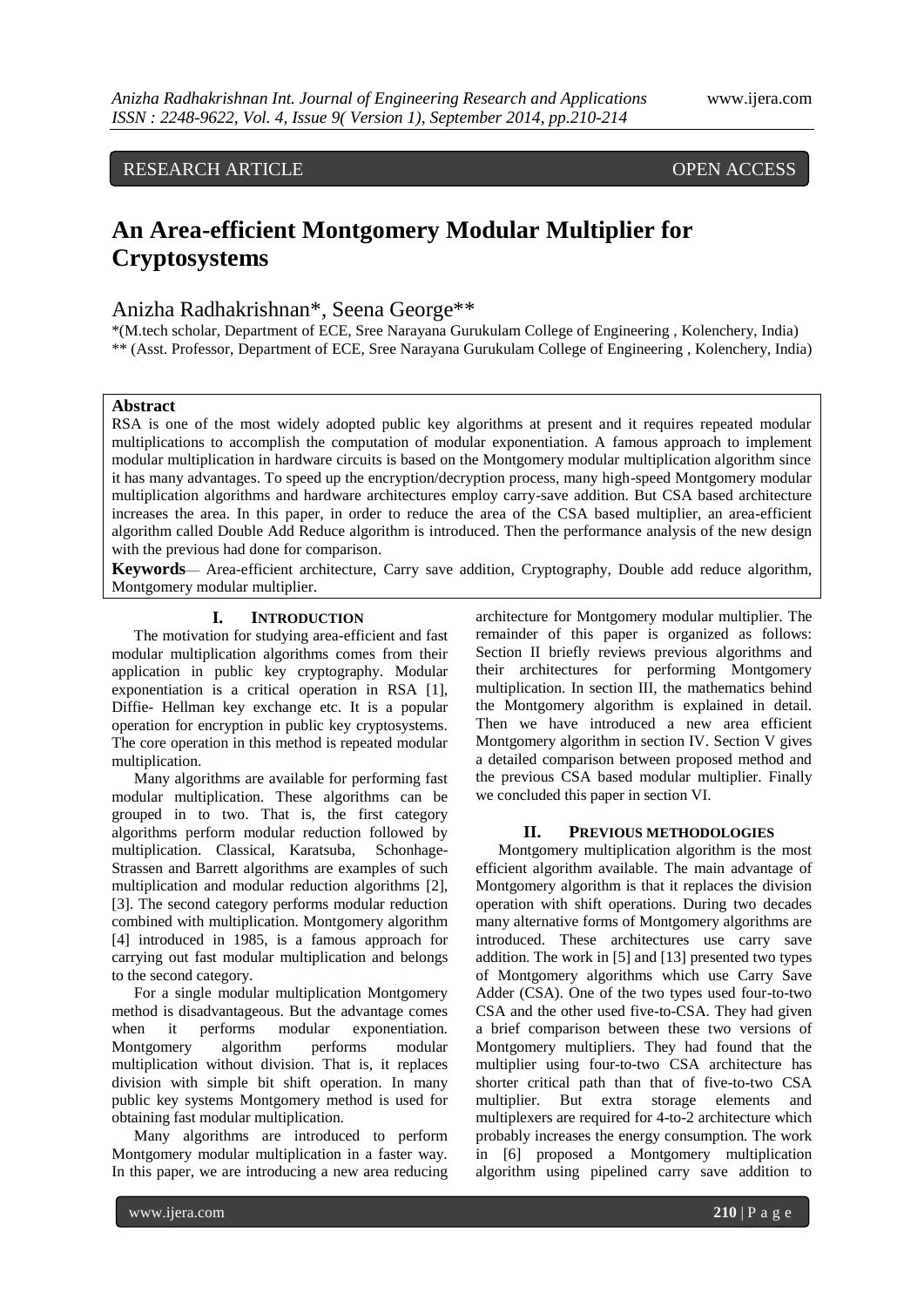shorten the critical path delay of five-to-two CSA. This method also required additional pipeline registers and multiplexers which will increase the area.

Ming Der Shieh presented [7] a new algorithm for high speed modular multiplication. This new Montgomery multiplier performs modular reduction in a pipelined fashion, so that the critical path delay is reduced from the four-to-two to three-to-two carrysave addition. Then it requires additional pipeline registers to store intermediate values. All the above works were not discussed about the energy consumption.

Several previous works [8], [9] have developed techniques to reduce the power/energy consumption of Montgomery multipliers. In [8], some latches named glitch blockers are located at the outputs of some circuit modules to reduce the spurious transitions and the expected switching activities of high fan-out signals in the radix-4 scalable Montgomery multiplier. Shiann Rong Kuang [9] tried to reduce the energy consumption of CSAs and registers in the CSA-based Montgomery multipliers via a new technique. They modified the CSA based Montgomery multiplier algorithm and as a result of this, the number of clock cycles required to complete the multiplication is largely decreased. To achieve further energy reduction, they have adjusted the internal structure of barrel register full adder and then applied the gated clock design technique. But this energy efficient algorithm increased the total area of the design.

In order to reduce the area, we are presenting a new algorithm which can modify the CSA based algorithm in [9]. Before introducing the area efficient algorithm, let us see the mathematics behind the Montgomery modular multiplication.

# **III. MONTGOMERY MODULAR MULTIPLICATION**

Modular multiplication of two integers X and Y, simply performs,

$$
Z = X \cdot Y \mod M \tag{1}
$$

Here X, Y and M are n - bit numbers and M should be greater than X and Y. Instead of computing X. Y, the Montgomery multiplication [10] algorithm computes,

$$
Z' = MP(X, Y, M) = X . Y. 2-n mod M
$$
 (2)

MP denotes Montgomery Product and sometimes the equation (2) can also be represented as shown below.

$$
Z' = MP(X, Y, M) = X . Y. R^{-1} mod M
$$
 (3)

Here  $R = 2^n$  and  $R^{-1}$  is the multiplicative inverse of R mod M. That is,

R. 
$$
R^{-1} \mod M = 1
$$
 (4)

In order to perform Montgomery multiplication the numbers should be converted to the Montgomery domain. The conversion to the Montgomery domain is very simple. The conversion from integer domain to Montgomery domain is shown below.

$$
X' = X. R \text{ mod } M \tag{5}
$$

$$
Y' = Y. R \text{ mod } M \tag{6}
$$

Here  $X'$  and  $Y'$  are the Montgomery forms of  $X$ and Y. After completing the multiplication in Montgomery domain, we have to convert it back to the integer domain to obtain the final result. The conversion from the Montgomery product Z' to Z is shown below:

$$
Z = MP(Z', 1, M) = Z' .1. R^{-1} \mod M \tag{7}
$$

These conversions are required only at the starting point and ending point. It is important to note here that to find the modular product the Montgomery algorithm does not perform any division. On the other hand, it performs just addition and bit shift operation. The pseudo code [11], [12] for finding Montgomery product S is given below.

| Algorithm 1                        |
|------------------------------------|
| $MP1(X,Y,M)$ {                     |
| Initially $S = 0$ ;                |
| for $i = 0$ to n-1 {               |
| $S = S + X_i$ . Y ;                |
| If S is odd then $S = S + M$ ;     |
| $S = S/2$ ; }                      |
| If $S \geq M$ then $S = S - M$ ; } |

Here we can see that algorithm requires division by 2. Division by 2 is equivalent to shifting the bits to right which is fast and easy in hardware. Thus we can avoid the division. Only requirement is to perform simple conversion from Montgomery domain done before and after multiplication.

## **IV. PROPOSED METHODOLOGY**

The work in [9], proposed an energy-efficient four-to-two CSA based Montgomery algorithm. While reducing energy, area of the multiplier is slightly increased. In this paper, we propose an area efficient, fast and low power algorithm called Double Add Reduce (DAR) algorithm which can replace the CSA based multiplier.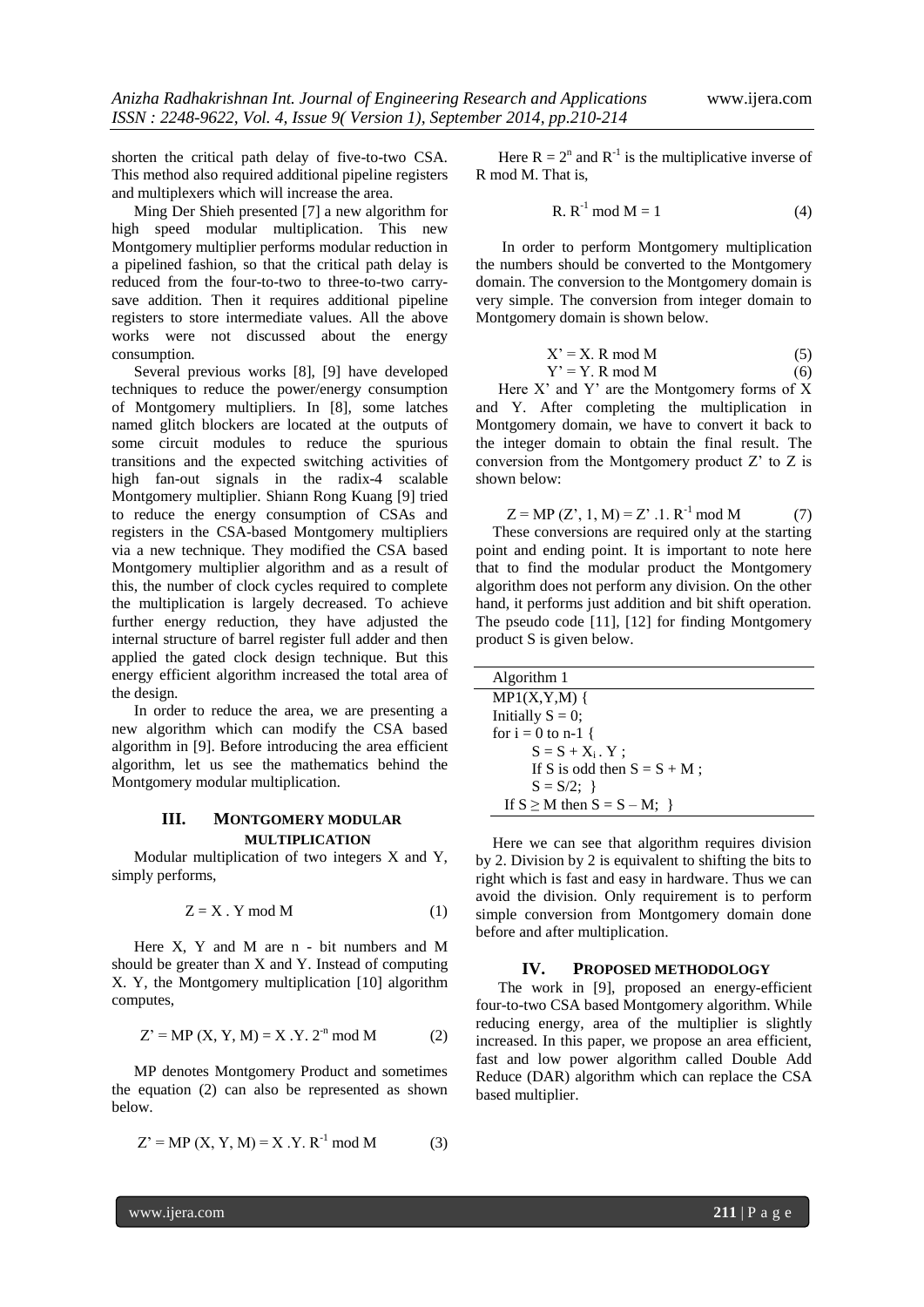

Fig.1. Block diagram of multiplier based on DAR algorithm Figure 1 shows the block diagram of Montgomery modular multiplier. Here main block is a double add reduce block.

# **4.1 Double Add Reduce (DAR) algorithm**

The DAR block computes Montgomery product using DAR algorithm which is shown below:

| Algorithm 2                          |                             |
|--------------------------------------|-----------------------------|
| MP2(X, Y, M)                         |                             |
|                                      |                             |
| $S_{-1} = 0$ ;                       |                             |
| $Y = 2 \times Y$ ;                   |                             |
| For i=0 to $n \nvert$                |                             |
| $q_i = S_{i-1} \mod 2;$              | $(LSB \text{ of } S_{i-1})$ |
| $S_i = (S_{i-1} + q_i.M + X_i.Y)/2;$ |                             |
| Return $S_n$ :                       |                             |
|                                      |                             |

The multiplicand X is shifted up by 1 bit to simplify the calculation of  $q_i$ . This implies that the result is a factor of 2 too large, and so the for loop must be executed an additional time to eliminate this factor.

#### **4.2 Architecture**

The architecture based on DAR algorithm is shown in figure 2. That is, the algorithm can be executed with the help of two adders. To remove the dependency of  $q_i$  on the addition of  $X_i$ . Y and  $S_{i-1}$ , Y can be shifted up 1 bit, thus forcing the LSB of  $S_{i-1}$  +  $X_i$ . Y to always be zero, as illustrated in figure 2.



Fig.2. Architecture based on DAR algorithm

However, this extra factor of 2 must be removed by an extra iteration, meaning that the number of clock cycles is equal to n+1.

# **V. RESULT ANALYSIS**

In order to verify the area efficiency, we have captured our new design in VHDL and implemented into the Xilinx Spartan 3E series of FPGA. For performance comparison, we have also captured the CSA based multiplier design in VHDL and implemented into the FPGA. Following section gives the performance results of these implementations.

## **5.1 Detailed area analysis**

During implementation, we have generated device utilization report using Xilinx ISE 8.1i software tool. The design summary report generated by the Xilinx ISE software tool can be used to analyze the area utilized by the two versions of the Montgomery modular multiplier. Table I gives a detailed area analysis of the two implementations.

| TABLE I. AREA ANALYSIS OF THE TWO IMPLEMENTATIONS |                                                    |                                                    |  |  |
|---------------------------------------------------|----------------------------------------------------|----------------------------------------------------|--|--|
|                                                   | <b>CSA</b> based<br>modular<br>multiplier (8- bit) | <b>DAR</b> based<br>modular<br>multiplier (8- bit) |  |  |
| Number of slice<br>flipflop used                  | 64                                                 | 23                                                 |  |  |
| Number of 4 input<br>LUTs used                    | 144                                                | 60                                                 |  |  |
| Total equivalent<br>gate count for<br>design      | 1527                                               | 595                                                |  |  |

Table I shows that proposed DAR based modular multiplier (8- bit) considerably reduces the total area used by the design.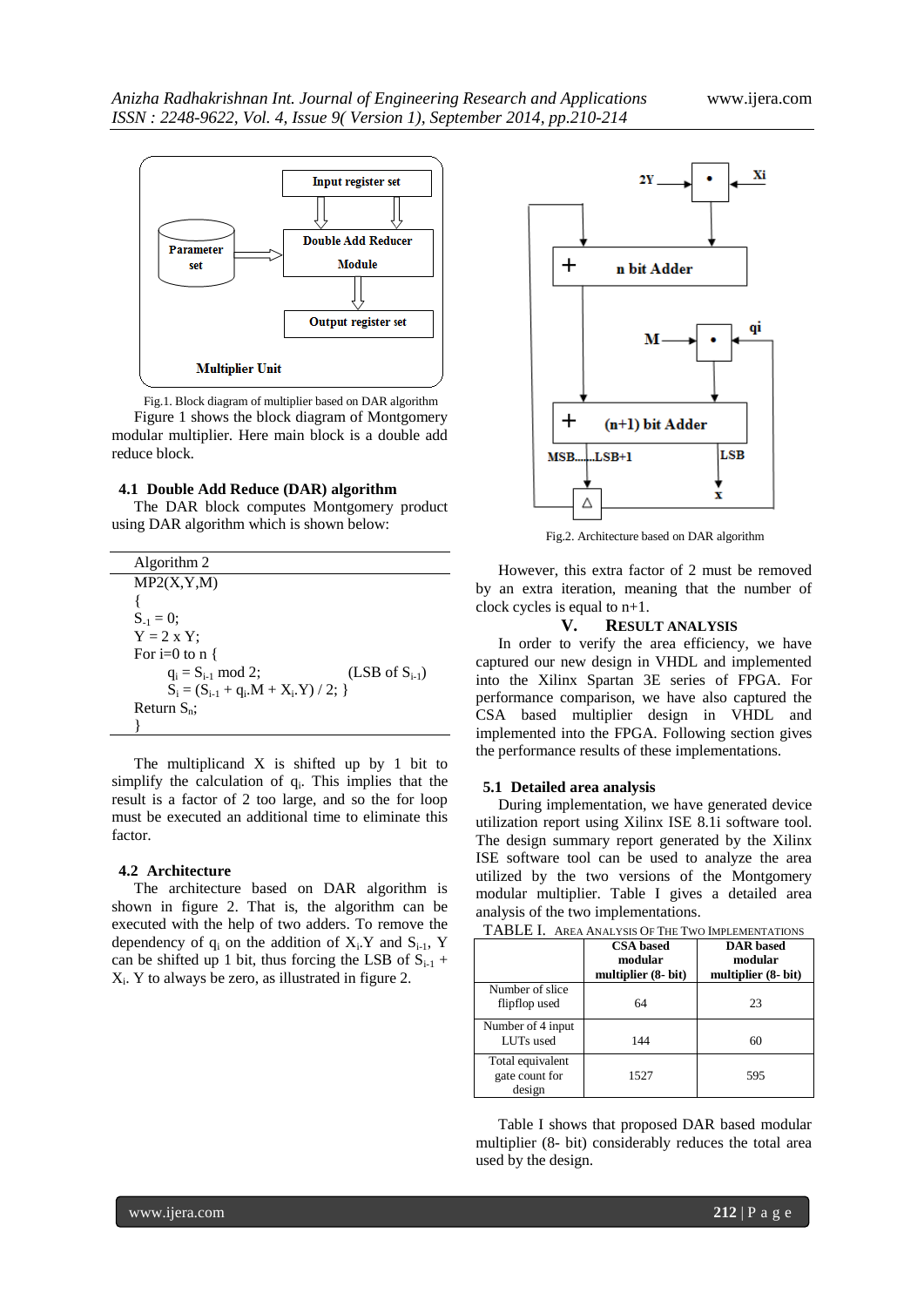### **5.2 Timing and power analysis**

From the simulation results of both CSA multiplier (8 bit) and DAR multiplier (8 bit), we have seen that after applying inputs the later one takes less time for producing the output. For same inputs Modified multiplier gives the result in less time. From the Figure 3, CSA based multiplier takes 2.185 µs for generating the output while from the Figure 4, DAR based multiplier takes only 1.745 µs. After applying inputs, DAR based modular multiplier takes less time to produce output.

| Now:               | 211.5 ns    | $2185.7$ ns                              | 2397.2 ns         |
|--------------------|-------------|------------------------------------------|-------------------|
| 10000 ns           | 0 nls       | 2000                                     | 400               |
| □ 7 x[7:0]         | 8'h9F<br>Ġ. | 8'h9F                                    | 8 <sup>n</sup> 14 |
| ⊟ 7Х у[7:0]        | 8'hE9 (8.   | 8'hE9                                    | 8'h29             |
| ⊞ @ m[7:0]         | $8$ hEF $6$ |                                          |                   |
| <b>別</b> clk       | $\mathbf 0$ | <u> mmnnnnnnnnnnnnnnnnnnnnnnnnnnnnnn</u> |                   |
| <b>湖</b> reset     | $\mathbf 0$ |                                          |                   |
| M start            | 1           |                                          |                   |
| <b>测</b> done      | 1           |                                          |                   |
| <b>□ ③</b> 【z[7:0] | 8'hUU       | 8'hUU                                    | 2                 |
|                    |             |                                          |                   |

Fig.3. Simulation result for 4-to-2 CSA based modular multiplier

| Now:<br>10000 ns  | 199.8 ns<br>0 <sub>ns</sub> | 1944.8 ns<br>1745.0 ns<br>2000 ns<br>1000                    |
|-------------------|-----------------------------|--------------------------------------------------------------|
| <b>⊞ ③(x[7:0]</b> | (8 h00<br>8'h00             | 8'h9F                                                        |
| ⊞ @ y[7:0]        | 8'hUU(8'h.                  | 8'hE9                                                        |
| <b>別</b> clk      | 1                           |                                                              |
| <b>M</b> reset    | $\overline{0}$              |                                                              |
| <b>观</b> start    | $\mathbf 0$                 |                                                              |
| <b>湖</b> done     | 1                           |                                                              |
| ⊞ 7 z[7:0]        | 8'hUU<br>8'hWU              | 215 0908030201<br>4X8<br>115X1<br>$\overline{2}$<br>$\theta$ |
|                   | 8'hUU(8'hUU)                | (8'h02<br>8'hZZ                                              |
|                   |                             |                                                              |

Fig.4. Simulation result for DAR based modular multiplier

The power summary provides information about the usage of voltage and other power resources for your entire design or for a single design module. During synthesis we have generated the power data choosing device type Spartan 3 and package tq144. These two multipliers consumes almost same power (18mW).

# **VI. CONCLUSION**

This paper presented an efficient algorithm and its corresponding architecture to reduce the area without affecting the speed of a Montgomery modular multiplier. Experimental results showed that the proposed method is indeed capable of reducing the area of 8 bit Montgomery modular multiplier up to 61% compared to the previous CSA based design. In addition to this, our new design increased the speed to 20% and having almost same power consumption. Here we cannot observe significant change in power consumptions of the two versions of multipliers. In

future, we will try to develop efficient architecture to carry out fast modular multiplication with low energy consumption.

### **VII. ACKNOWLEDGMENT**

We would like to express our sincere gratitude to the Management and staff, SNG College of Engineering for providing the facilities.

### **REFERENCES**

- [1] Taek-Won Kwon, Chang-Seok You," *Two implementation methods of a 1024-bit RSA Cryptoprocessor based on modified Montgomery algorithm*‖, 0-7803-6685- 9/01/\$10.00 2001 IEEE.
- [2] Andre Weimerskirch and Christof Paar, ―*Generalizations of the Karatsuba Algorithm for Efficient Implementations*‖, IEEE Int.Conf. Comput. Design, 2005.
- [3] Antoon Bosselaers, Rene Govaerts and Joos Vandewalle," *Comparison of three modular reduction functions*‖, ° Springer-Verlag 1993 oct 25.
- [4] Peter L. Montgomery, ―*Modular multiplication without trivial division", Mathematics of computation*, Vol.44, No. 170. (Apr 1985) ,pp. 519-522.
- [5] C. McIvor, M. McLoone, and J. V. McCanny, ―*Modified Montgomery modular multiplication and RSA exponentiation techniques*,‖ IEE Proc. Comput. Digit. Tech., vol. 151, no. 6, pp. 402–408, Nov. 2004.
- [6] K. Manochehri and S. Pourmozafari, "Fast *Montgomery modular multiplication by pipelined CSA architecture*," in Proc. IEEE Int. Conf. Microelectron., Dec. 2004, pp. 144–147.
- [7] M.-D. Shieh, J.-H. Chen, W.-C. Lin, and H.- H.Wu, ―*A new algorithm for high-speed modular multiplication design*," IEEE Trans. Circuits Syst. I, Reg. Papers, vol. 56, no. 9, pp. 2009–2019, Sep. 2009.
- [8] H.-K. Son and S.-G. Oh, "Design and *implementation of scalable low-power Montgomery multiplier*," in Proc. IEEE Int. Conf. Comput. Design, 2004, pp. 524–531.
- [9] Shiann-Rong Kuang, Jiun-Ping Wang," *Energy-Efficient High-Throughput Montgomery Modular Multipliers for RSA Cryptosystems*‖, IEEE Transactions on very large scale integration (VLSI) systems, vol. 21, no. 11, november 2013.
- [10] J. C. Neto, A. F. Tenca, and W. V. Ruggiero, ―*A parallel k-partition method to perform Montgomery multiplication*,‖ in Proc. IEEE Int. Conf. Appl.-Specif. Syst., Arch. Process., Sep. 2011, pp. 251–254.